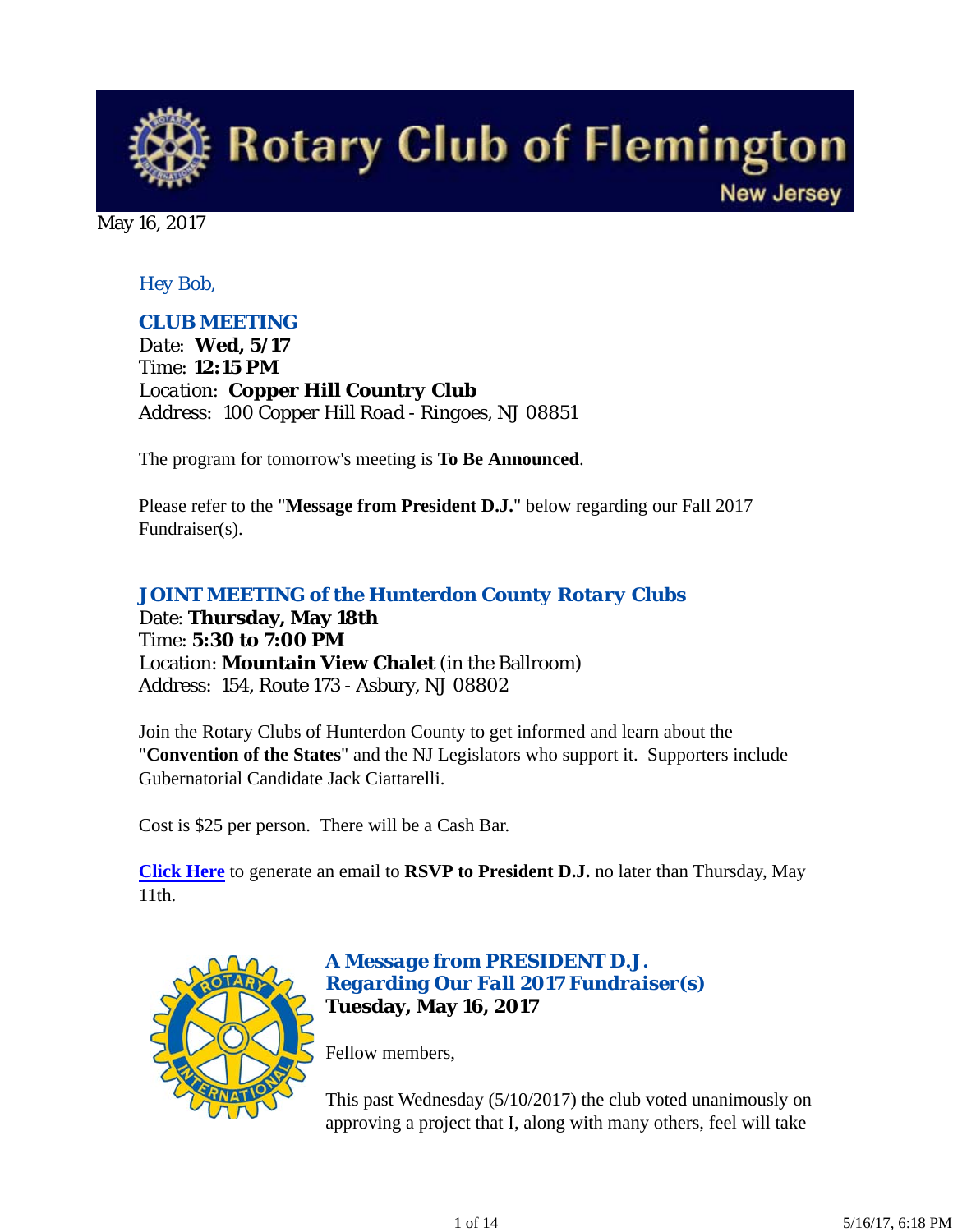the club to new heights. A huge thank you to Kim and all the other members who have been working so hard to research, plan and present this idea for a new "**Flemington Rotary BeerFest**" fundraiser for our club. The support from longtime members, to those sworn in the past few months, was overwhelming. Everyone left the meeting charged up with a renewed sense of purpose (and no, it was not from the multiple 1 oz.'s of beer people had)! A link to the PowerPoint presentation that Kim presented will be available in the near future.

We have spoken in the past of relating alcohol to our club and how it may appear negative to some, but I think Kim and Bob addressed that topic regarding security, and designated drivers, etc. and alleviated any negative fallback on our club.

The next area needing attention, is **Pancake Day**. A very successful fundraiser in the past, the past few years have seen the numbers shrink, through no one's fault. A decision needs to be made as Hunterdon Central is finalizing their calendar, so if you can not attend tomorrow and would like your voice heard on this topic, please **Click HERE** to send me an e-mail and I will read your statement to the membership. If we do wish to continue with Pancake Day, we need a Chairperson and Committee to step up right away; as of this E-Monger, no one has stepped up to lead Pancake Day.

I am excited to see where this new event leads us in terms of membership engagement, recruitment and fundraising efforts to help keep the club solvent. I started my year as President hoping to bring us back to the foundation of why are we involved in Rotary. What purpose do we serve. What can we do to better the community and give back using our professional connections and involvement. The way the membership stepped up to tackle this project so far has been a shining example of what can be done when we act with the ideals of the selfless service in mind. Kudos to the club for taking this much needed step forward.

Yours in service,

D.J. Wright President 2016-2017 Rotary Club of Flemington, New Jersey



## *9th Annual Rotary BARK IN THE PARK DOG WALK*

**Sunday, June 4, 2017** Registration: **10:30am** Walk: **11:00am** to **2:00pm** Location: **Flemington Boro Park** Address: 43 Park Avenue, Flemington, NJ 08822

Join your friends and neighbors for a great day of fun, exercise and fellowship in Historic Downtown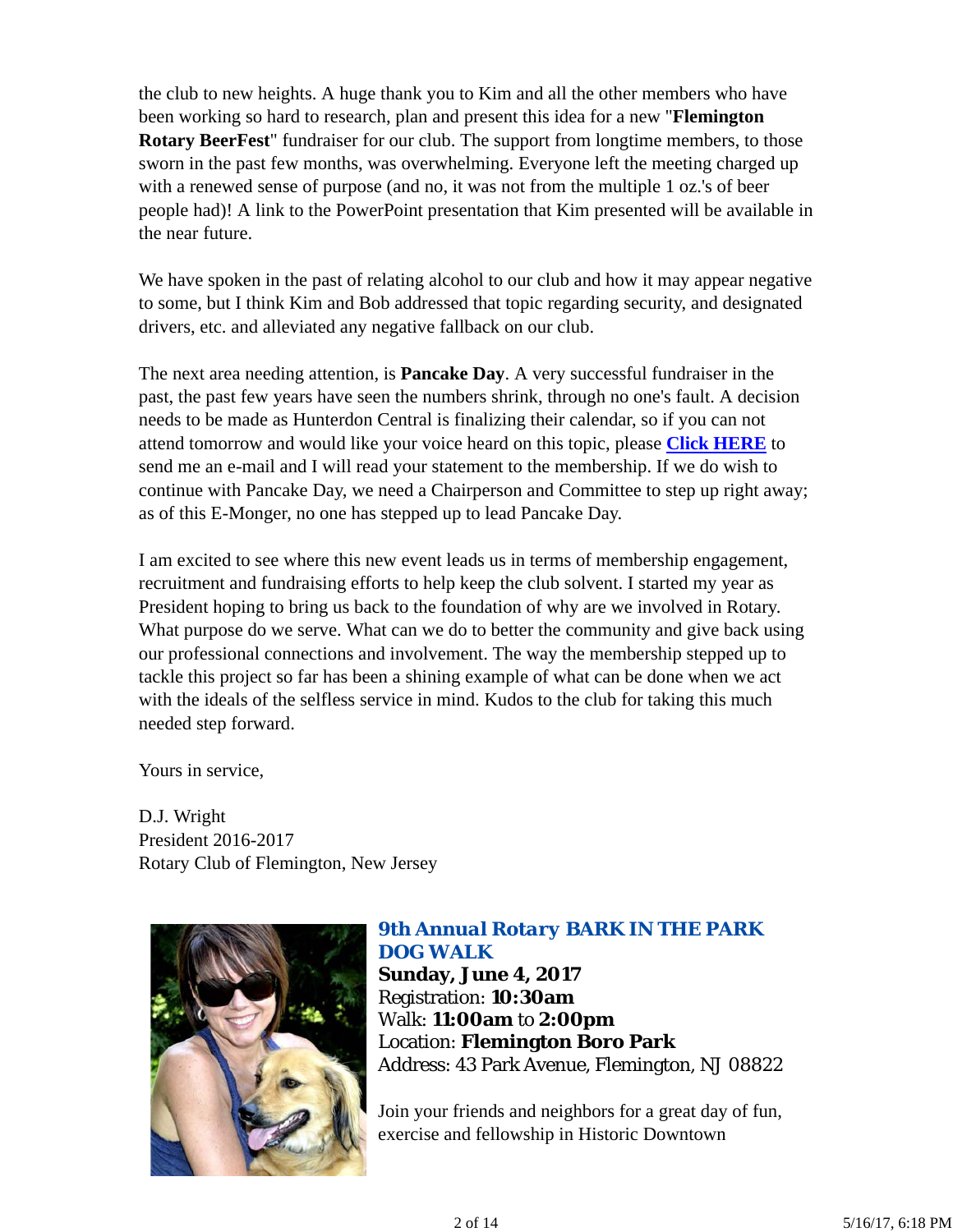

Flemington!

All net proceeds of the event go to Rotary Charities and

local animal rescue organizations.

Registration begins at 10:30 AM. Chaperoned walks begin at 11 AM and 11:30 AM in the Flemington Boro Park on Park Avenue, behind the Courthouse. Ample parking is available across from the Justice Center on Park Avenue or in the other lots around town.

You can also enjoy great food from several local restaurants (for people!), plus fabulous pet contests, including best pet costume and most photogenic pet, to name a few.

There will also be terrific live music from **SunDog**!

**Click Here** or visit www.FlemingtonRotaryNJ.org for more information, or click the links below to download the following event forms:

- **Walker Registration Form**.
- **Event Brochure**.
- **Sponsor Registration Form**.
- **Vendor Registration Form**.

## **Event Rules**:

- 1. We welcome well-mannered, friendly, non-aggressive dogs & pets.
- 2. Limit 3 dogs per walker.
- 3. Leashes are required (no longer than 6' & no retractable leashes, please).
- 4. Scooping is required (bags provided).
- 5. Walk will take place Rain or Shine no refunds.
- 6. Dogs should wear current rabies tag or have proof of vaccination.
- 7. Please stay on the sidewalks.



## *FLEMINGTON ROTARY BEERFEST* **Saturday, October 14, 2017**

VIP Session: **12noon** to **1:00pm** General Session: **1:00pm** to **4:30pm** Liberty Village Outlet Marketplace

The **Flemington Rotary BeerFest** is an event that allows participants to taste and sample many

different kinds of Craft Beers from a variety of different Breweries. There will be live music to enjoy and food available to purchase.

We plan to have more than **60 beers** from **30 breweries**.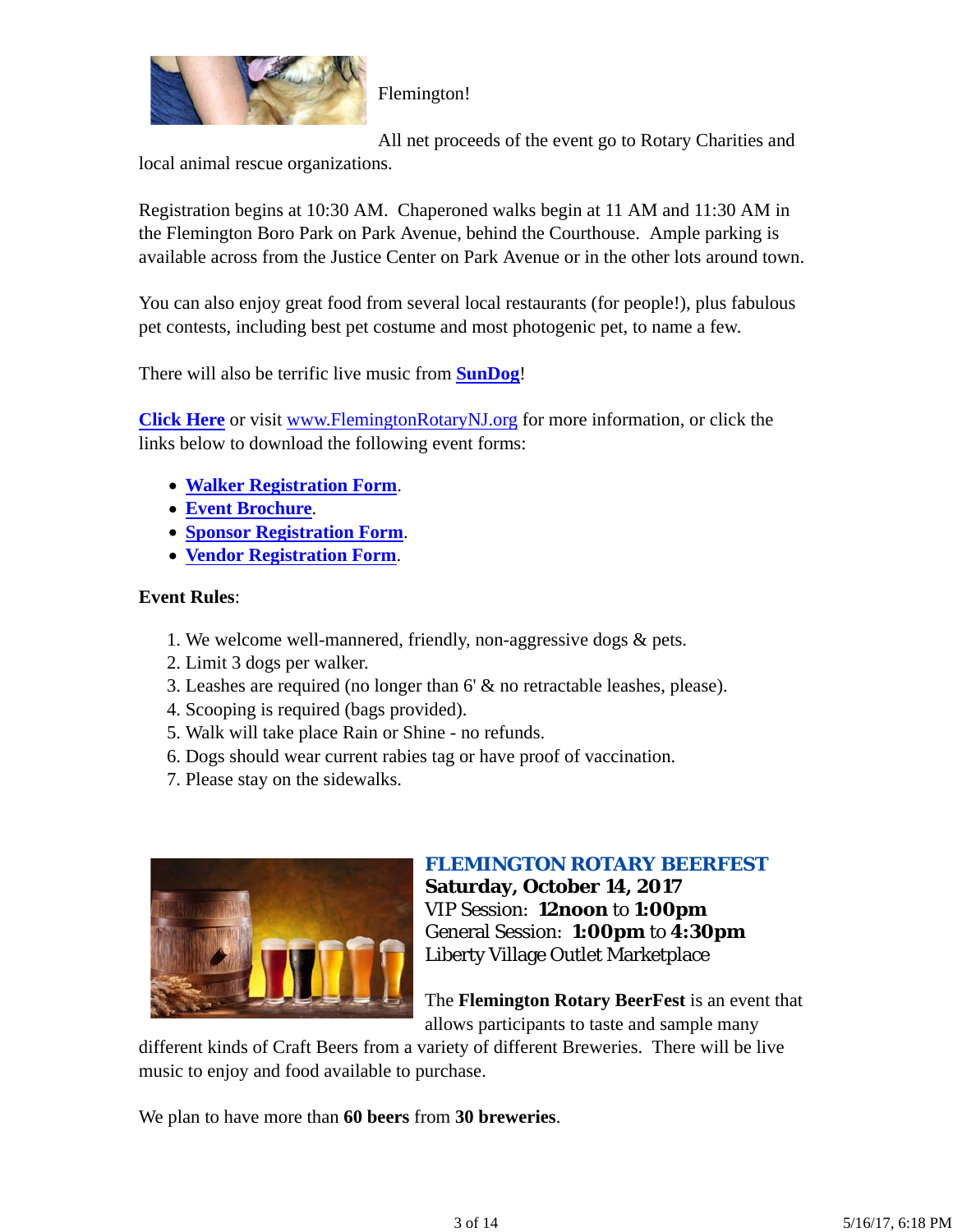The event will take place within the open parking area of the **Liberty Village Outlet Marketplace**, located in Flemington, NJ. A limited number of tickets will be offered in two different tasting sessions.

**Click Here** to view the event website for additional details.



## *Proposed OFFICERS & BOARD MEMBERS for the 2017-2018 Flemington Rotary Year* **Presented by President-Elect, Kim Metz**

At the 4/26/2017 Club Meeting, President-Elect Kim Metz presented her proposed slate of Officers & Board members to serve for the upcoming 2017-2018 Flemington Rotary year.

The proposed slate of officers has been approved by the current Board and is now being presented to club. Kim will continue sharing this proposed slate at the regular club meetings for the

next month. If anyone else is interested in serving, please let Kim know. Nominations from the floor will be considered.

The proposed slate will be officially presented at the **Wed, May 24th** noon lunch meeting for vote by club majority. All members are requested to attend the 5/24/2017 meeting to be present for the vote.

The proposed slate is as follows:

| <b>Club President</b> | <b>Kim Metz</b>                               |  |
|-----------------------|-----------------------------------------------|--|
| President-Elect       | <b>Allan Vera</b>                             |  |
| Secretary             | <b>Kyle Fogarty</b>                           |  |
| Treasurer, General    | <b>Nik Kritharis</b>                          |  |
| Treasurer, Lunch      | <b>Michael Goodwin</b>                        |  |
| <b>Board Member</b>   | <b>D.J. Wright</b> (Immediate Past President) |  |
| <b>Board Member</b>   | <b>Sandy Clark</b>                            |  |
| <b>Board Member</b>   | <b>Joe Ziegler</b>                            |  |

## **Proposed Slate of 2017-2018 RCOF Officers & Board Members**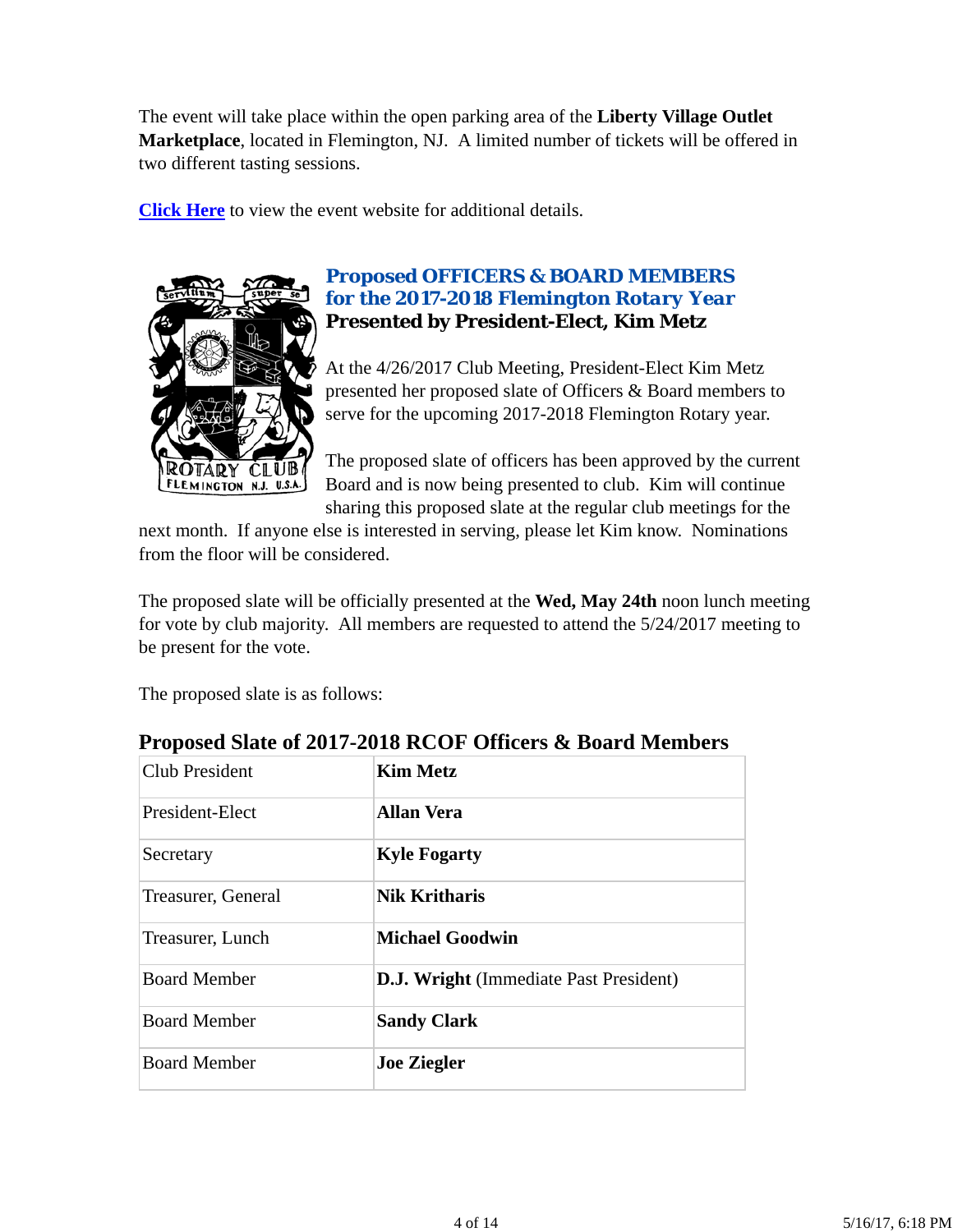## *Proposed OFFICERS & BOARD MEMBERS for the NEW FLEMINGTON ROTARY FOUNDATION* **Presented by President-Elect, Kim Metz**

At the 4/26/2017 Club Meeting, President-Elect Kim Metz presented the proposed slate of officers for the new Flemington Rotary Foundation that is being formed.

The proposed slate of officers has been approved by the current Board and is now being presented to club. Kim will continue sharing this proposed slate at the regular club meetings for the next month.

The proposed slate will be officially presented at the **Wed, May 24th** noon lunch meeting for vote by club majority. All members are requested to attend the 5/24/2017 meeting to be present for the vote.

The proposed slate is as follows:

| <b>Foundation President</b> | <b>Kim Metz</b> $(1$ -year)     |  |
|-----------------------------|---------------------------------|--|
| Vice-President              | <b>Bob Chittenden</b> (2-years) |  |
| Secretary                   | <b>Sandy Clark</b> (3-years)    |  |
| <b>Treasurer</b>            | <b>Mick Schaible</b> (4-years)  |  |
| <b>Board Member</b>         | <b>D.J. Wright</b> (5-years)    |  |

## **Proposed Slate for the Flemington Rotary Foundation**

## *THANK YOU LETTER from John Casey Regarding the Presentation held on* **Wed, April 12, 2017**

**Click Here** to download and view a PDF of the thank you letter that Mick Schaible received from John Casey as a follow-up to their presentation to the club on Wednesday, April 12th.



## *DIANNE DURLAND Induction Photo* **Wed, April 26, 2017**

At the Wednesday, April 26th club meeting, **Dianne Durland** was officially inducted as a new member into Rotary Club of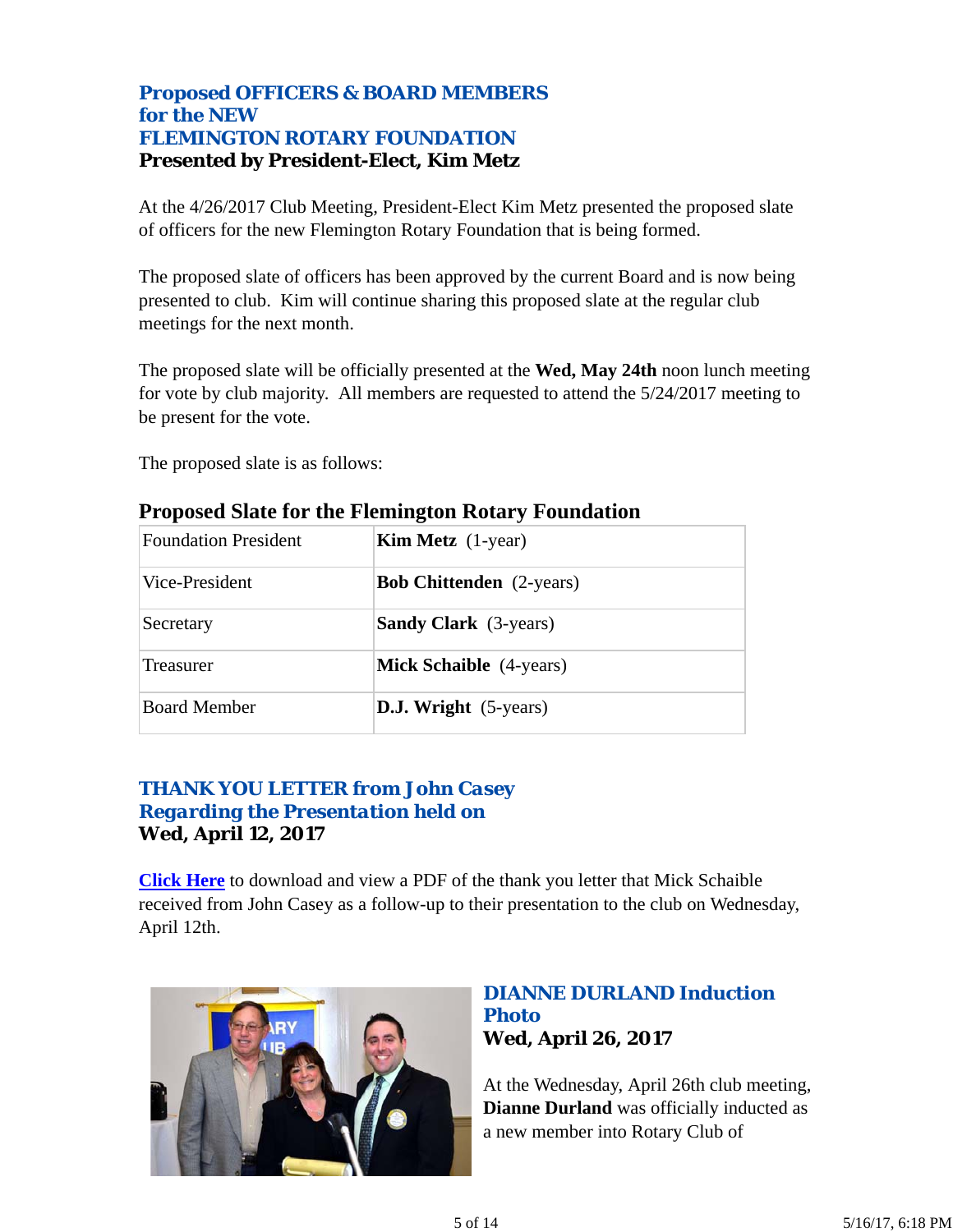

Flemington. Pictured from left to right are: Jim Davidson, Dianne Durland and President D.J. Wright. Note: Click on the photo to view it as a larger image.



## *Special Visit from Paul & Alison Perrottet of the Rotary Club of Flemington, Australia* **Wed, May 3, 2017**

At the Wednesday, May 3rd Rotary Meeting, we had two special visitors. **Paul & Alison Perrottet** visited us from the **Rotary Club of Flemington** located in **Victoria, Australia**. Yes, there is another

Rotary Club of Flemington, which is located in Australia. Paul is a Past-President, Club Webmaster and Rotary Foundation Director for their club. Pictured from Left to Right are: Harry Mazujian, President D.J. Wright, Paul Perrottet and Alison Perrottet.



Also, during their visit, Paul and D.J. exchanged club banners. Pictured to the left is an image of the banner we received from the Rotary Club of Flemington, Victoria, Australia.

A special thanks to the Rev. Dr. Herb Bohler for taking and sharing the photos.

## *THANK YOU Email from Paul & Alison Perrottet* **Regarding their Visit to Flemington Rotary on Wed, 5/3**

The following is the email D.J. received from Paul & Alison Perrottet following their recent visit to our club: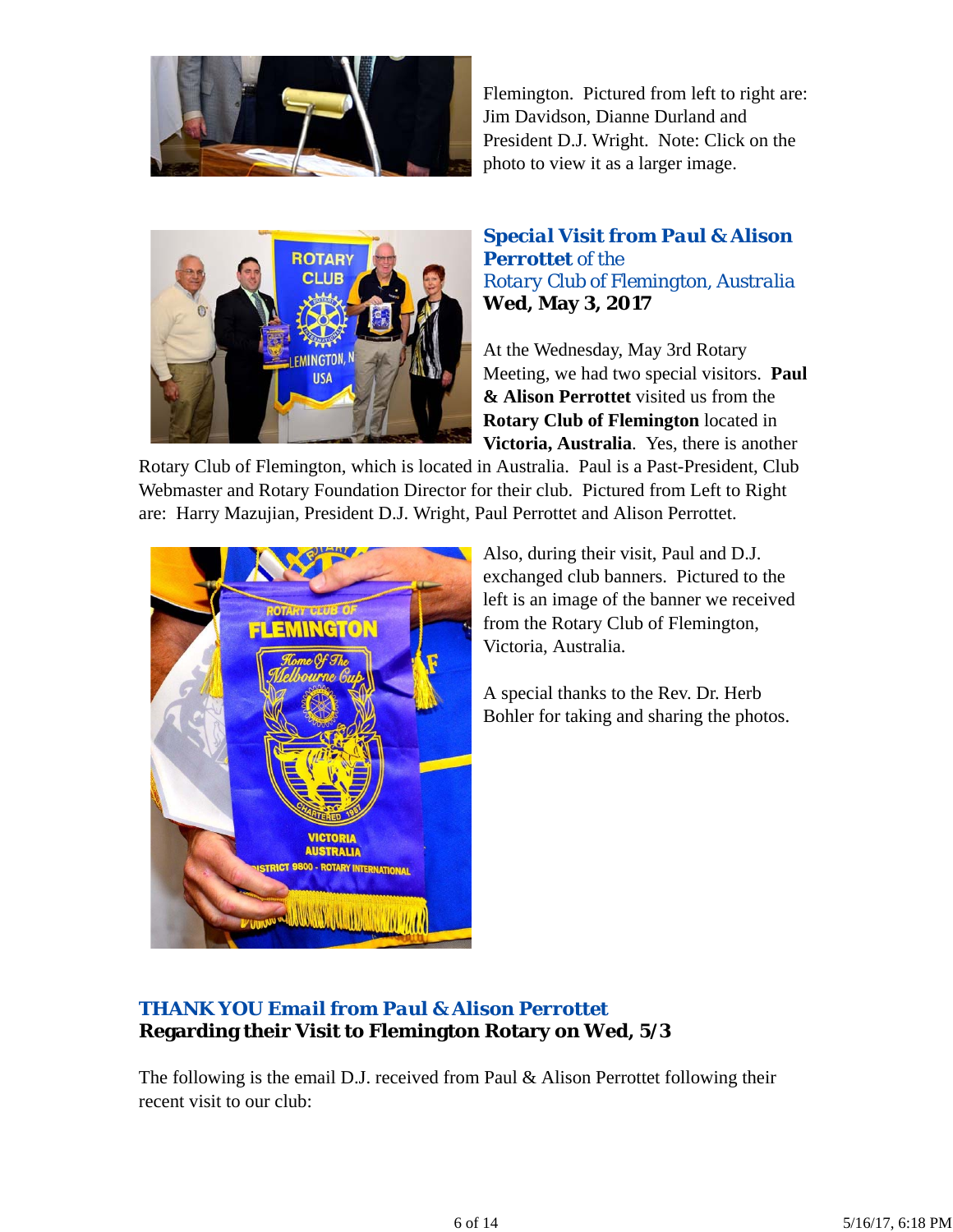Dear President D.J.,

It was great to catch up at the Rotary meeting last Wednesday in Flemington. Thanks to you and members for your wonderful hospitality and for the organization of our brief, but very interesting visit.

A special thanks to Father Harry Mazujian for his hospitality and for meeting us and acting as our guide and chauffeur. I would be very grateful if you could forward this mail to him.

It was interesting to learn about, Flemington, Hunterdon County, the central high school, Main Street, courthouse, the famous trial and the history.

Also thank you for all the gifts, including the anniversary plate, history book and Italian cookies.

If you or any members are heading down to Atlanta, you will probably meet many Aussies there including a significant delegation from D9800.

Once again, thanks for everything. Best regards,

Paul & Alison Perrottet



### *\$3400 DONATION to the FLEMINGTON AREA FOOD PANTRY* **Wed, April 26, 2017**

At the Wednesday, April 26th club meeting, the Flemington Rotary Club presented a \$3400 check to the Flemington Area Food Pantry. The donation was made possible by the proceeds raised by the 2017 Hunterdon County Rotary Soup

Cook-Off, which is a joint-effort of the Hunterdon County Rotary Clubs. The 2017 event was held on February 27. Pictured from left to right are: **Jeannine Gorman** (Executive Director of the Flemington Area Food Pantry) who is receiving the donation check from **Mick Schaible** (Past-President and Soup Cook-Off Chair for the Flemington Rotary Club).



Pictured from left to right are: **D.J. Wright** (President of the Flemington Rotary Club), **Jeannine Gorman**, **Terry Martin** (Food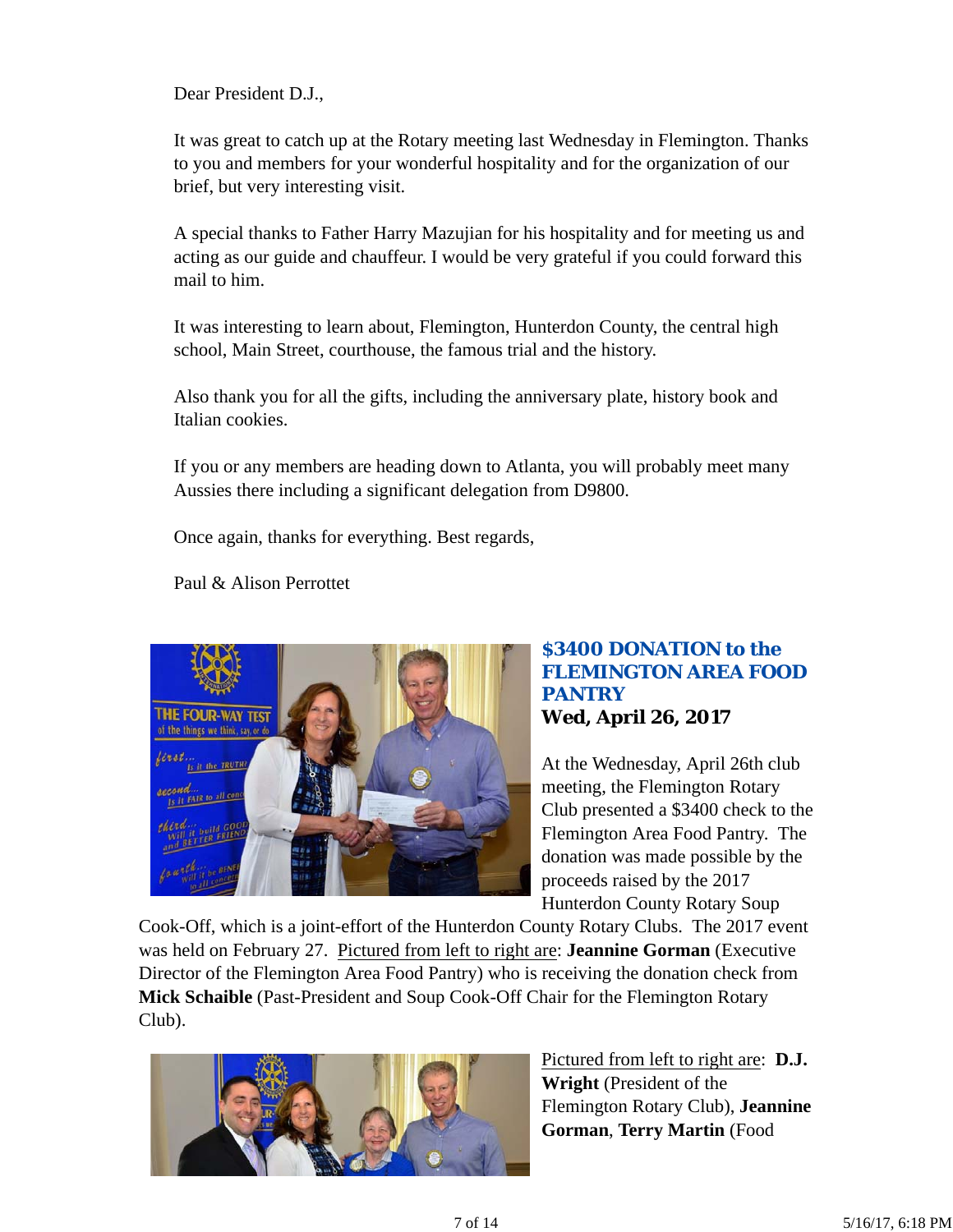

Pantry Donation Chair for the Flemington Rotary Club) and **Mick Schaible**.



### *The Flemington Rotary MEMBER DIRECTORY Is Updated on the Website*

A PDF copy of the Club Directory kept on the club website, located on the password protected "**Members Only**" page. To access this, simply goto **www.FlemingtonRotaryNJ.org** and click on "Members

Only" in the upper left. The page is password protected. If you do not have the password, simply email us and request it.

If you see any updates that need to be made (a change of address, email, phone number, something is not listed correctly, etc.), please email Sandy Clark and request any changes to be made. **Click Here** to generate an email to Sandy.



## *SPEAKERS & PROGRAMS BEING SOUGHT*

Mick Schaible is looking for some ideas for upcoming meeting programs and speakers. If you have any leads, please pass them onto Mick, who will follow-up to schedule the speaker.

**Click here** to generate an email directly to Mick.



## *HUNTERDON COUNTY CHAMBER OF COMMERCE*

As you know, the Rotary Club of Flemington is a member of the H.C. Chamber of Commerce. This enables all Rotarians the ability to attend a Chamber function as a "member". If someone asks you what your business is, you would explain that you are a member representing the Rotary Club of Flemington. **Click Here** to visit the Chamber website for a listing of upcoming events.

## *ROTARY DISTRICT 7510 NEWS*

**Click Here** to read the current news from our Rotary District 7510.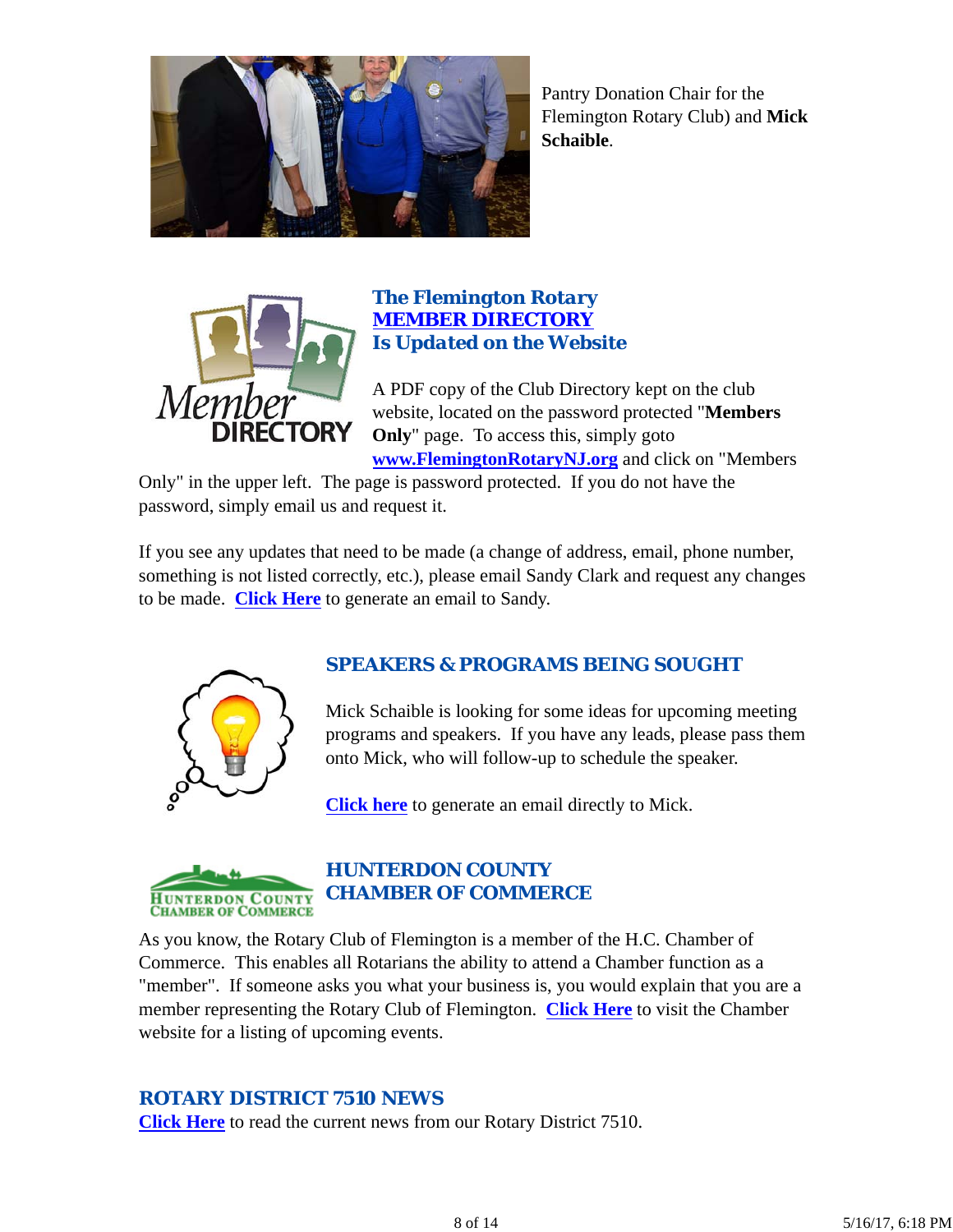## *UPCOMING DATES TO NOTE:*

Wed, 5/17: TBA.

Wed, 5/24: Program TBA. The meeting will include the election of Officers for the 2017-2018 Rotary Club of Flemington year. Also, an election of Officers for the new Flemington Rotary Foundation will take place. All members are encouraged to attend. Wed, 5/31: H.C.R.H.S. Madrigal Girls Chorus.

Wed, 6/07: Scholarship Recipient Awards.

Wed, 6/14: Rev. Stefan Hippler, who is a member of the Rotary Club of Signal Hill Cape Town, South Africa. He will be speaking about HOPE Cape Town, Rotary's fight against aids in Cape Town Africa. The nature of the presentation is to share the important work being done by HOPE Cape Town on behalf of children and their families, who suffer from AIDS and related illnesses, in the Western Cape. HOPE Cape Town is a Non-governmental/not for profit agency. Rev. Hippler is the co-founder of HOPE Cape Town and currently the Director. He also serves as a Director of HOPE Cape Town USA.

Wed, 6/21: Erin Newcomb, Hunterdon County: The LINK Wed, 6/28: Tentative Date for the **Changing of the Guard Dinner**.

**Next RCOF Board Meeting**: Tues, TBA at 5:30 PM. (Held bi-monthly). **Next Membership Meeting:** Wed,  $5/10/2017$  at 1:30 PM (Usually the 2<sup>nd</sup> Wed).

#### **Upcoming RCOF Club Events, Fundraisers, Fellowship Events, Etc**.:

6/4/17 (Sun): Bark In The Park (Dog Walk) TBA: Pedals for Progress Bicycle Collection

#### **Rotary District 7510 Events & Functions:**

5/5 to 5/7/17: District Conference at the Shawnee Inn Thursday, 5/18/17: District Assembly 6/10 to 6/14/17: Rotary International Convention in Atlanta, Georgia 6/29/17: District Changing of the Guard

#### *COMMITTEE LIST:*

**Click Here** to download the listing of all current Club Committee's and its members.

#### *"MEMBERS ONLY" WEBSITE:*

#### **Click Here for the Members Only section of the website to find:**

1) The "Membership Proposal Form" to propose a new member.

- 2) New Member Information.
- 3) An Online Copy of the Club Membership Directory.
- 4) A Link to All Photos Albums of the Club.

#### *ROTARY WEBSITE LINKS:*

Rotary International: **www.Rotary.org**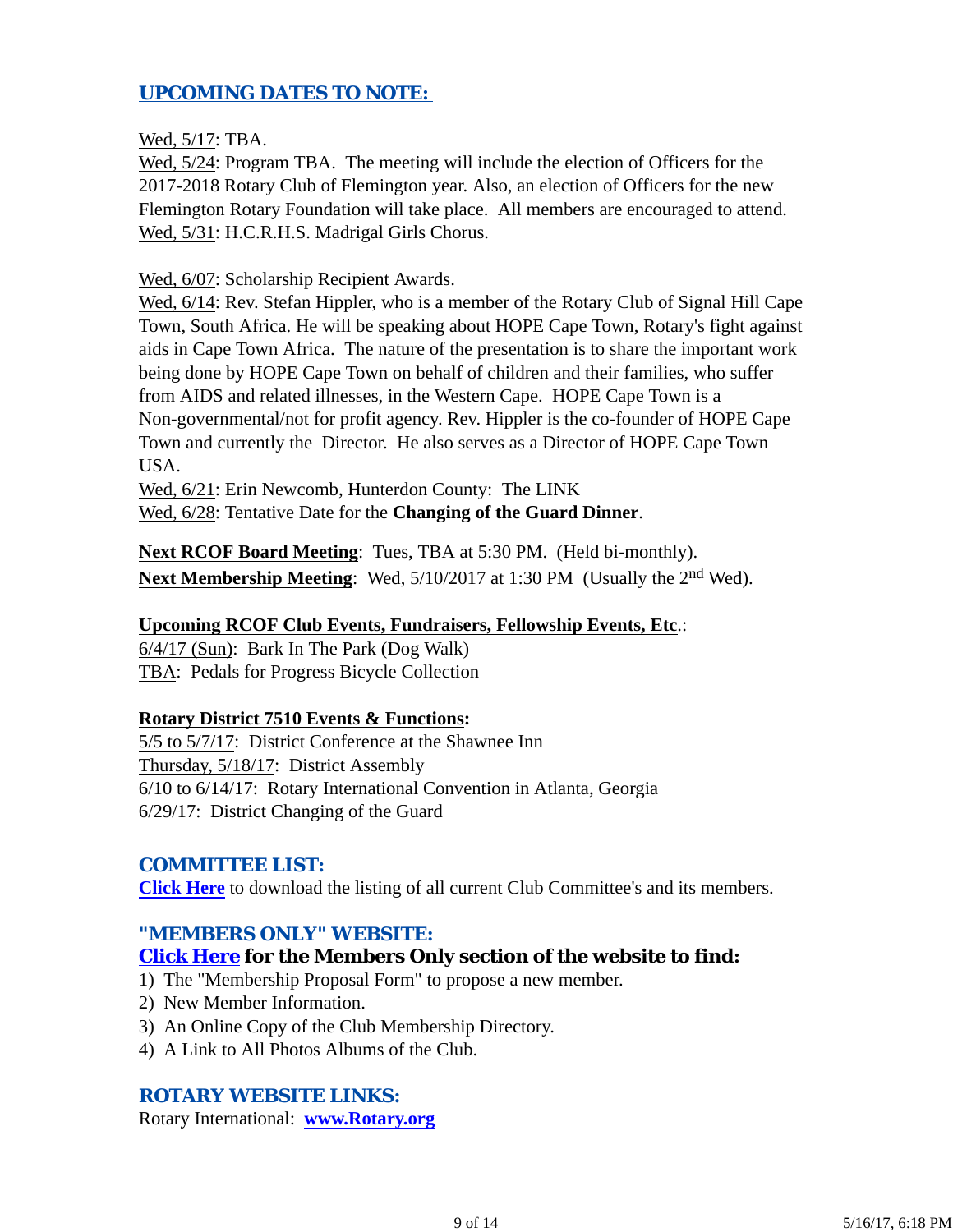Rotary District 7510: **www.RotaryNJ.org**

## *NEARBY ROTARY CLUB MEETINGS:*

As A Rotarian, you are Welcome to attend a Rotary Club meeting anywhere in the world. Click here for the Rotary Club Locator App. Or see below for some local meetings:

#### Mondays

**Lambertville/New Hope** (6:30 pm) - Lambertville Station Restaurant; 11 Bridge Street, Lambertville NJ 08530

**Piscataway** (12:15 pm) - Radisson Hotel; 21 Kingsbridge Road, Piscataway, NJ 08854

#### Tuesdays

**Whitehouse** (12:15 pm) - Max's 22; 456 Route 22 West, Whitehouse Station, NJ 08889 **Princeton** (12:15 pm) - The Nassau Club; 6 Mercer Street, Princeton, NJ 08540 **Bridgewater-Bound Brook** (12:15 pm) - Arbor Glenn; 100 Monroe St, Bridgewater 08807

#### Wednesdays

**Branchburg Township** (7:30 am): Stoney Brook Grille; 1285 Route 28, North Branch, NJ 08876

**Flemington** (12:15pm): Copper Hill Country Club; 100 Copper Hill Road, Ringoes, NJ 08851

**Hillsborough Township** (6:15 pm): Pheasant's Landing; 311 Amwell Road (Rt. 514), Hillsborough, NJ 08844

#### Thursdays

**Clinton Sunrise** (7:30 am): Clinton Fire Department; New Street, Clinton, NJ 08809 **Somerville/Bridgewater** (12:15 pm): Bridgewater Manor; 1251 US Highway 202/206, Bridgewater, NJ 08807

**Trenton** (12:15 pm): Freddie's Tavern; 12 Railroad Avenue, West Trenton, NJ 08628

#### Fridays

**North Hunterdon** (12:15 pm): Beaver Brook County Club; 25 County Club Drive, Annandale, NJ 08801

**Princeton Corridor** (12:15pm): Hyatt Regency; 102 Carnegie Center, Rt. 1 North, Princeton, NJ 08540

#### eClub

**Rotary eClub of Hunterdon Horizon**: View website for meetings or online makeups.

## RI President's Call for Action in **2016-2017**: **"Rotary Serving Humanity"**

## **Rotary Club of Flemington - Our 93rd Year**

Founded October 3, 1923 \* Charter #1529 \* District 7510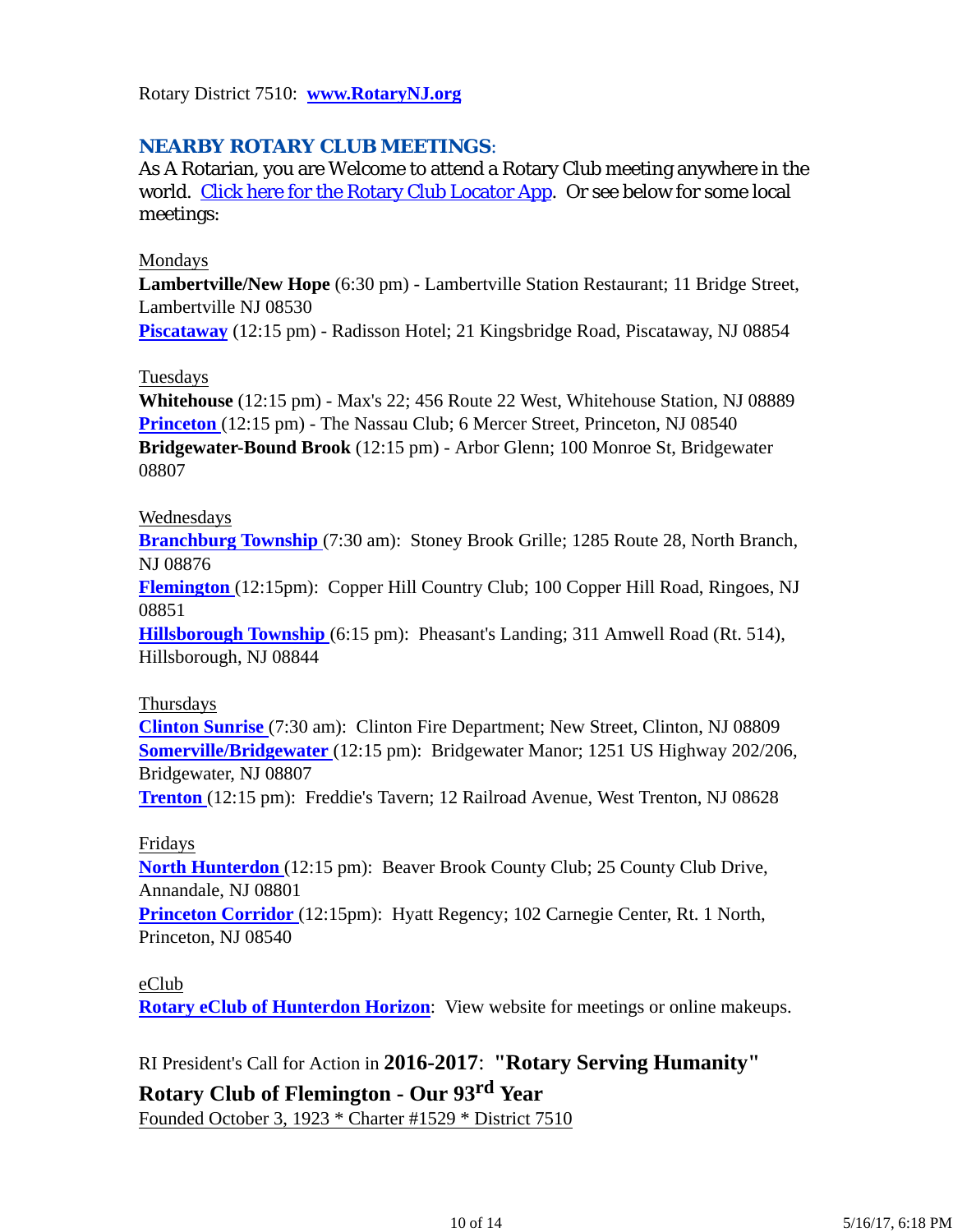| <b>Daniel James "D.J." Wright</b>                                                              |  |  |
|------------------------------------------------------------------------------------------------|--|--|
| <b>Kim Metz</b>                                                                                |  |  |
| <b>Karen Widico</b>                                                                            |  |  |
| <b>Bob Newland</b>                                                                             |  |  |
| <b>Michael Goodwin</b>                                                                         |  |  |
| <b>Mick Schaible</b> (immediate Past-President)                                                |  |  |
| <b>Sandy Clark</b>                                                                             |  |  |
| <b>Joe Ziegler</b>                                                                             |  |  |
| <b>Ken Skowronek</b>                                                                           |  |  |
| <b>John F. Germ</b> (Chattanooga, Tennessee, USA)                                              |  |  |
| <b>Charles Minton</b> (Union, NJ)                                                              |  |  |
| <b>Bob Zeglarski</b> (Roselle-Rosselle Park)                                                   |  |  |
| <b>John Shockley</b> (Hillsborough)                                                            |  |  |
| <b>Albert Varga</b> (Lambertville-New Hope)                                                    |  |  |
| $C_{\rm lab}$ Mostings. Wednesday 12.15 nm $C_{\rm onnaw}$ II:II $C_{\rm onntw}$ $C_{\rm lab}$ |  |  |

Club Meetings: **Wednesday, 12:15 pm, Copper Hill Country Club** 100 Copper Hill Road, Ringoes 08551



**MISSION STATEMENT:** The mission of Rotary International is to assist and guide Rotarians and Rotary clubs to accomplish the Object of Rotary to ensure Rotary's continuing relevance and to help build a better world, emphasizing service activities by individuals and groups that enhance the quality of life and human dignity, encouraging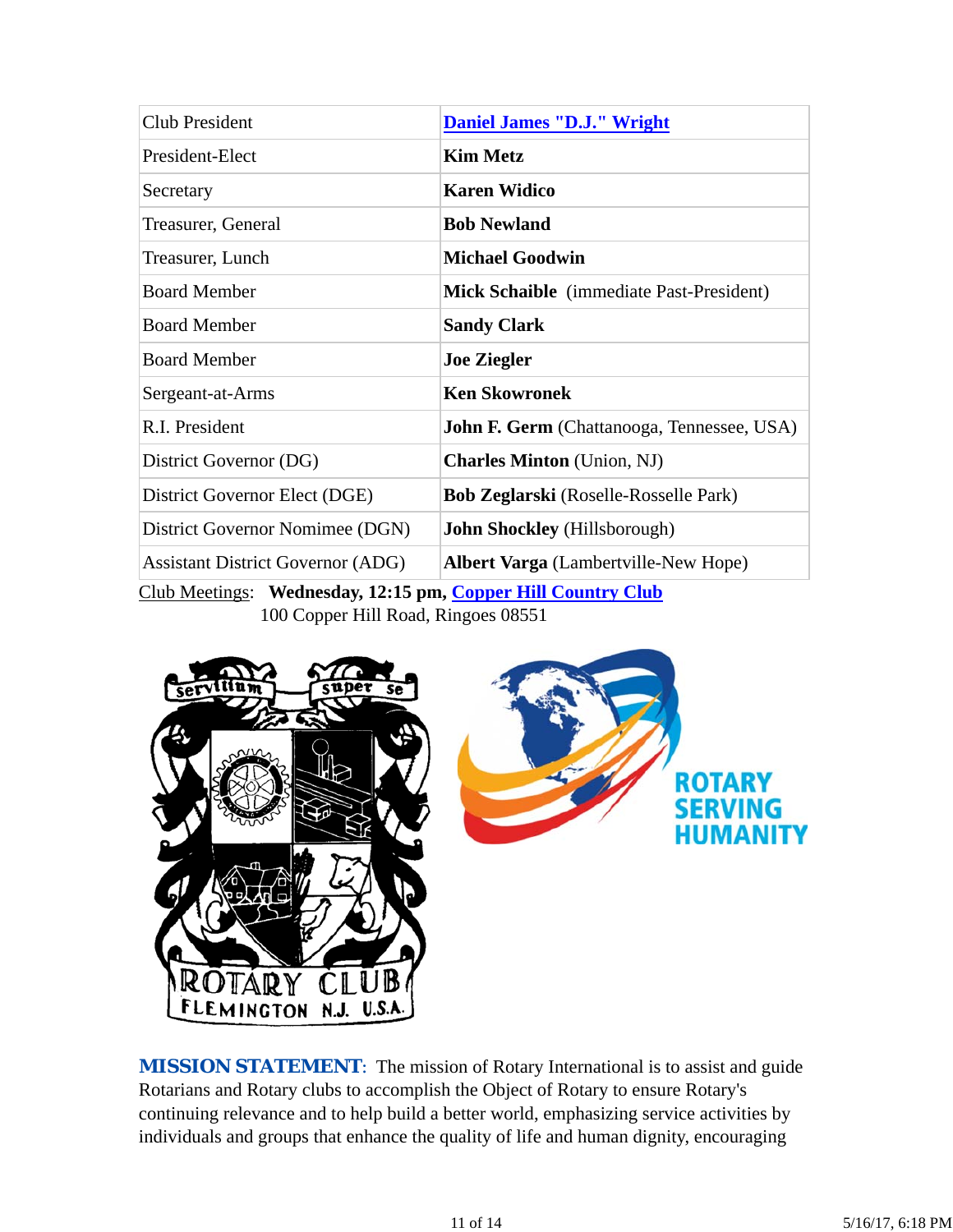high ethical standards, and creating greater understanding among all people to advance the search for peace in the world.

**THE OBJECT OF ROTARY:** The object of Rotary is to encourage and foster the ideal of service as a basis of worthy enterprise and, in particular, to encourage and foster:

**1st**: The development of acquaintance as an opportunity for service;

**2nd**: High ethical standards in business and professions, the recognition of the worthiness of all useful occupations, and the dignifying of each Rotarian's occupation as an opportunity to serve society;

**3rd**: The application of the ideal of service in each Rotarian's personal, business and community life;

**4th**: The advancement of international understanding, goodwill, and peace through a world fellowship of business and professional persons united in the ideal of service.

### **THE 4-WAY TEST:** "Of the things we think, say or do:

- **1st**: Is it the Truth?
- 2<sup>nd</sup>: Is it Fair to all concerned?
- **3rd**: Will it build goodwill and better friendships?
- **4th**: Will it be beneficial to all concerned?"

## *ROTARY's AVENUE'S OF SERVICE*:

**1)** Through **Club Service**, we have fun, build lasting friendships, and make sure that our club runs well.

**2)** Through **Vocational Service**, we volunteer our professional skills to serve others and promote integrity in everything we do.

**3)** Through **Community Service**, we address local needs and work with our community to bring lasting improvements.

**4)** Through **International Service**, we meet humanitarian needs around the globe and promote world understanding and peace.

**5)** Through **Youth Service**, we work with young people to help them become the next generation of leaders, visionaries, and peacemakers.

# **2016-2017 CLUB MEMBER ROSTER Rotary Club of Flemington, NJ**

Current Number of Members: 41

| <b>Rotarian</b>             | <b>Member Since</b> | <b>Classification</b>           |
|-----------------------------|---------------------|---------------------------------|
| Black, Bruce B.             | 2007                | <b>Health and Fitness</b>       |
| Bohler, Herbert C. (Herb)   | 1977                | <b>Specialty Advertising</b>    |
| <b>Boynton, Adam</b>        | 2016                | <b>Church / Social Services</b> |
| Chittenden, Robert L. (Bob) | 2003                | M.E.F.P. Consulting Engineering |
| Clark, Arthur L. (Sandy)    | 1987                | Printing                        |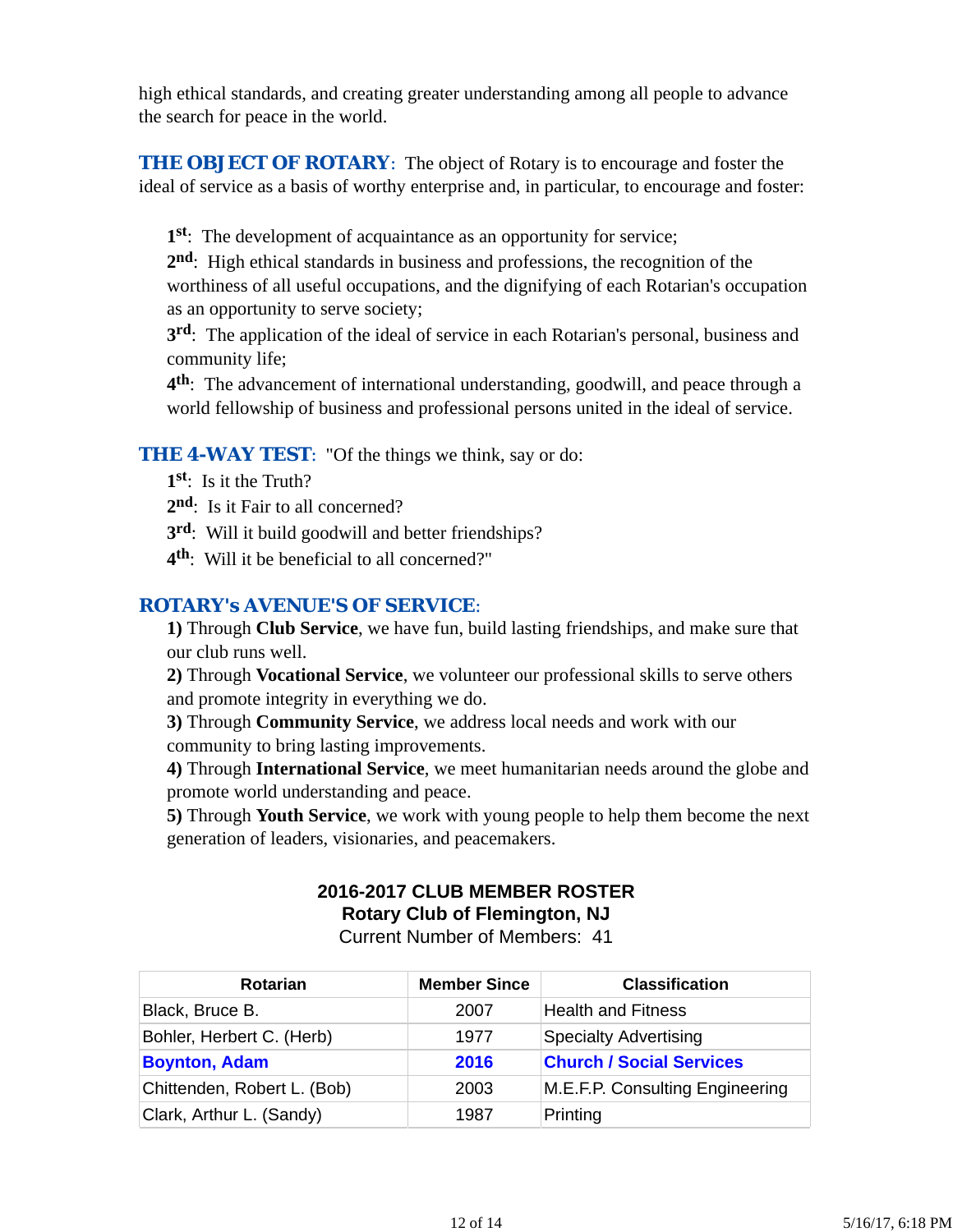| Davidson, James G. (Jim)          | 2002 | <b>Rubber Products</b>            |
|-----------------------------------|------|-----------------------------------|
| del Campo, Ann                    | 2016 | <b>Scientist &amp; Farmer</b>     |
| <b>Durland, Dianne</b>            | 2017 | <b>Community Banking</b>          |
| Ferrari, Frederick J. (Fred)      | 1964 | Orthodontia                       |
| Fisher, Charles H. (Charlie)      | 1961 | <b>Funeral Services</b>           |
| Fisher, Thomas H. (Tom)           | 2012 | Property & Casualty Insurance     |
| Fogarty, Kyle M.                  | 2017 | <b>Financial Advisor</b>          |
| <b>Goodwin, Michael S.</b>        | 2016 | <b>Youth Development</b>          |
| Harrison, Jeffrey (Jeff)          | 1996 | Psychotherapy                     |
| <b>Hyatt, Frederic D. (Fred)</b>  | 2017 | <b>Retired - Aerospace</b>        |
| Kamnitsis, Christopher P. (Chris) | 2001 | <b>Financial Planning</b>         |
| <b>Kritharis, Nikolaos (Nik)</b>  | 2016 | <b>Dentistry</b>                  |
| Liebross, Ira                     | 1997 | <b>Family Medicine</b>            |
| Loew, Darren                      | 2002 | Orthodontics                      |
| Martin, Teresa (Terry)            | 1993 | Solid Waste/Recycling             |
| Mazujian, Harry                   | 2004 | Clergy                            |
| McWilliams, Nancy                 | 1992 | Psychotherapy                     |
| Metz, Kim                         | 2007 | <b>Technical Education</b>        |
| Muller, George D.                 | 1964 | <b>Cut Glass Manufacturing</b>    |
| Newland, Robert D. (Bob)          | 1998 | Insurance                         |
| Ownes, Terry M.                   | 1987 | <b>Floor Covering</b>             |
| Phelan, Christopher J. (Chris)    | 2009 | <b>Chamber Of Commerce</b>        |
| Randolph, R. Wayne                | 1982 | <b>Veterinary Medicine</b>        |
| Ruberto, Johanna S.               | 2016 | <b>High School Administration</b> |
| Schaible, R. Michael (Mick)       | 1998 | <b>Appraisal Services</b>         |
| Skowronek, Kenneth J. (Ken)       | 1994 | <b>Family Law</b>                 |
| Sollner, Richard F. (Dick)        | 1962 | <b>Air Transportation</b>         |
| Stothoff, Richard H. (Dick)       | 1966 | <b>Sanitary Engineering</b>       |
| Vera, Allan S.                    | 2016 | <b>Investment Advisor</b>         |
| Widico, Karen A.                  | 1997 | <b>Public Health Services</b>     |
| Williams, Gwen                    | 1991 | Purchasing/Manufacturing          |
| Wise, Robert (Bob)                | 1992 | <b>Hospital Administration</b>    |
| Woske, Harry                      | 1977 | Cardiology                        |
| Wright, Daniel J. (D.J.)          | 2003 | <b>Funeral Services</b>           |
| Ziegler, Joseph E. (Joe)          | 1988 | <b>Investment Advisor</b>         |
| Zullo, John J. (Johnnie)          | 1987 | <b>Chemical Engineering</b>       |